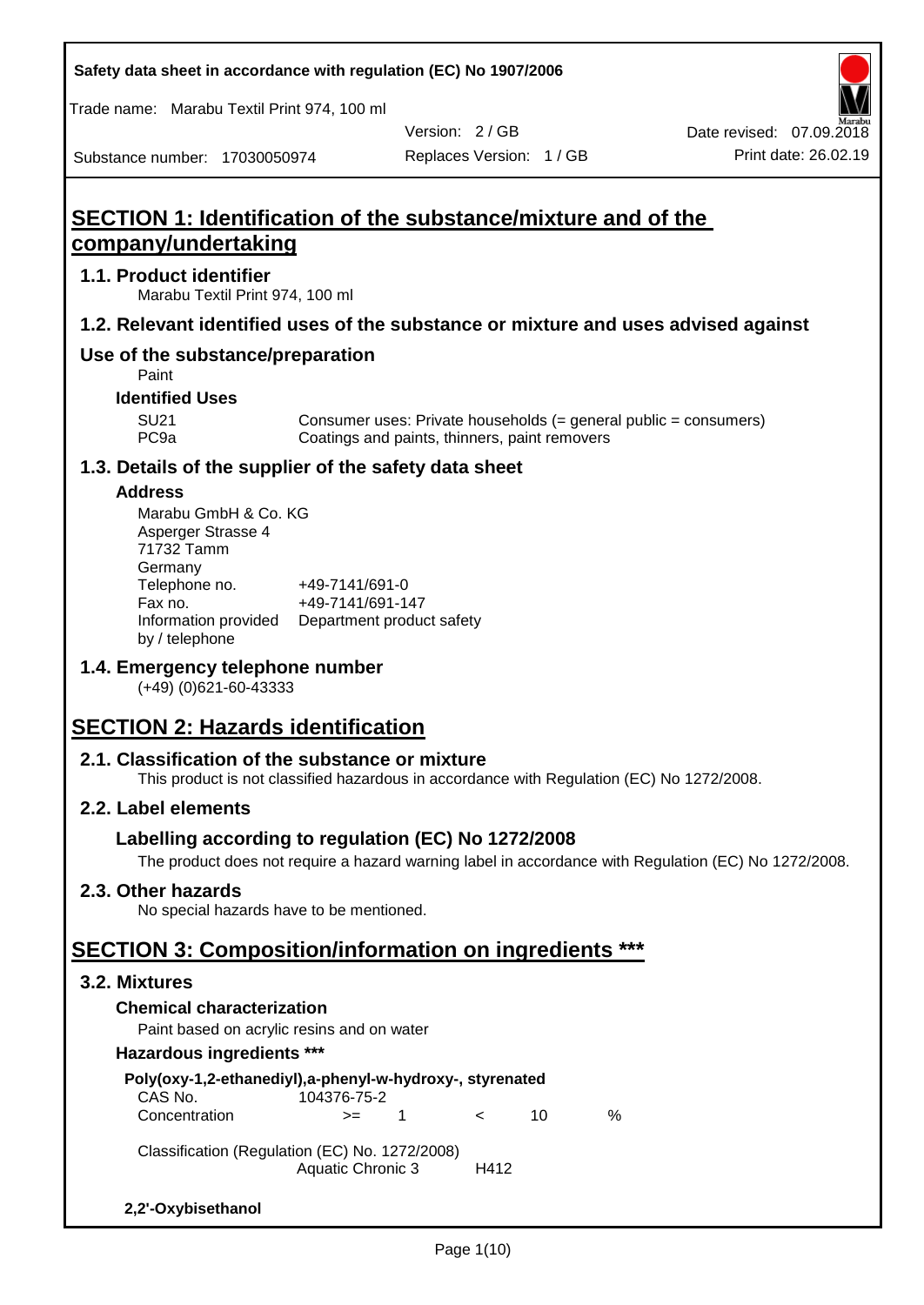| Safety data sheet in accordance with regulation (EC) No 1907/2006                    |                                                                                                                         |               |                                                      |                          |   |                                                  |
|--------------------------------------------------------------------------------------|-------------------------------------------------------------------------------------------------------------------------|---------------|------------------------------------------------------|--------------------------|---|--------------------------------------------------|
| Trade name: Marabu Textil Print 974, 100 ml                                          |                                                                                                                         |               |                                                      |                          |   |                                                  |
| Substance number: 17030050974                                                        |                                                                                                                         | Version: 2/GB |                                                      | Replaces Version: 1 / GB |   | Date revised: 07.09.2018<br>Print date: 26.02.19 |
| CAS No.<br>EINECS no.<br>Registration no.<br>Concentration                           | 111-46-6<br>203-872-2<br>01-2119457857-21<br>$>=$                                                                       | 1             | $\lt$                                                | 10                       | % |                                                  |
| Classification (Regulation (EC) No. 1272/2008)                                       | Acute Tox. 4<br>STOT RE <sub>2</sub>                                                                                    |               | H302<br>H373                                         |                          |   |                                                  |
| <b>Bronopol (INN)</b><br>CAS No.<br>EINECS no.<br>Concentration                      | $52 - 51 - 7$<br>200-143-0<br>$>=$                                                                                      | 0,01          | $\prec$                                              | 0,1                      | % |                                                  |
| Classification (Regulation (EC) No. 1272/2008)                                       | Eye Dam. 1<br>Skin Irrit. 2<br>STOT SE 3<br>Acute Tox. 4<br>Acute Tox. 4<br>Aquatic Acute 1<br><b>Aquatic Chronic 1</b> |               | H318<br>H315<br>H335<br>H302<br>H312<br>H400<br>H410 |                          |   |                                                  |
| Concentration limits (Regulation (EC) No. 1272/2008)                                 | <b>Aquatic Acute 1</b><br>Aquatic Chronic<br>1                                                                          | H400<br>H410  | $M = 1$                                              | $M = 10$                 |   |                                                  |
| <b>Pyrithione zinc</b><br>CAS No.<br>EINECS no.<br>Registration no.<br>Concentration | 13463-41-7<br>236-671-3<br>01-2119511196-46<br>$>=$                                                                     | 0,01          | $\,<\,$                                              | 0,025                    | % |                                                  |
| Classification (Regulation (EC) No. 1272/2008)                                       | Acute Tox. 3<br>Acute Tox. 3<br>Eye Dam. 1<br><b>Aquatic Acute 1</b><br>Aquatic Chronic 1                               |               | H <sub>301</sub><br>H331<br>H318<br>H400<br>H410     |                          |   |                                                  |
| Concentration limits (Regulation (EC) No. 1272/2008)                                 | Aquatic Acute 1<br>Aquatic Chronic                                                                                      | H400<br>H410  |                                                      | $M = 100$<br>$M = 10$    |   |                                                  |
| <b>SECTION 4: First aid measures</b>                                                 |                                                                                                                         |               |                                                      |                          |   |                                                  |

## **4.1. Description of first aid measures**

#### **After skin contact**

Wash with plenty of water and soap. Do NOT use solvents or thinners.

## **After eye contact**

Separate eyelids, wash the eyes thoroughly with water (15 min.). In case of irritation consult an oculist.

## **After ingestion**

Rinse mouth thoroughly with water. If larger amounts are swallowed or in the event of symptoms take medical treatment.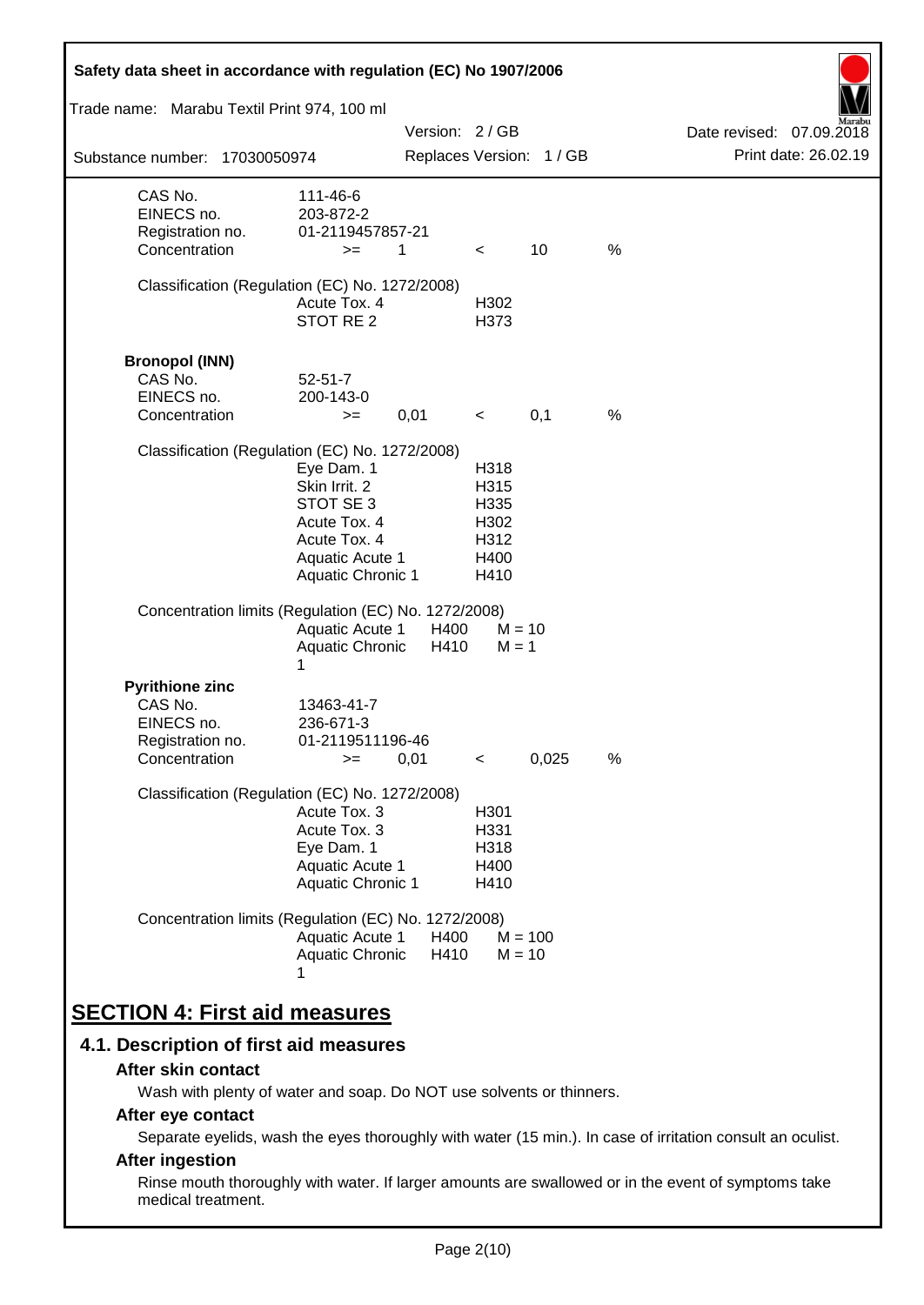**Safety data sheet in accordance with regulation (EC) No 1907/2006**

Trade name: Marabu Textil Print 974, 100 ml

Version: 2 / GB

Replaces Version: 1 / GB Print date: 26.02.19 Date revised: 07.09.2018

Substance number: 17030050974

- **4.2. Most important symptoms and effects, both acute and delayed** Until now no symptoms known so far.
- **4.3. Indication of any immediate medical attention and special treatment needed Hints for the physician / treatment**

Treat symptomatically

## **SECTION 5: Firefighting measures**

## **5.1. Extinguishing media**

## **Suitable extinguishing media**

Carbon dioxide, Foam, Sand, Water

# **5.2. Special hazards arising from the substance or mixture**

In the event of fire the following can be released: Carbon dioxide (CO2); Carbon monoxide (CO); dense black smoke

## **5.3. Advice for firefighters**

## **Other information**

Collect contaminated fire-fighting water separately, must not be discharged into the drains.

## **SECTION 6: Accidental release measures**

**6.1. Personal precautions, protective equipment and emergency procedures** No particular measures required.

#### **6.2. Environmental precautions** No particular measures required.

**6.3. Methods and material for containment and cleaning up** Clean preferably with a detergent - avoid use of solvents.

#### **6.4. Reference to other sections** Information regarding Safe handling, see Section 7. Information regarding personal protective measures, see Section 8. Information regarding waste disposal, see Section 13.

## **SECTION 7: Handling and storage**

## **7.1. Precautions for safe handling**

## **Advice on safe handling**

Avoid skin and eye contact. Smoking, eating and drinking shall be prohibited in application area.

**Advice on protection against fire and explosion**

No special measures required.

## **7.2. Conditions for safe storage, including any incompatibilities Requirements for storage rooms and vessels**

Store in frostfree conditions.

## **7.3. Specific end use(s)**

Paint

## **SECTION 8: Exposure controls/personal protection \*\*\***

## **8.1. Control parameters**

**Exposure limit values \*\*\***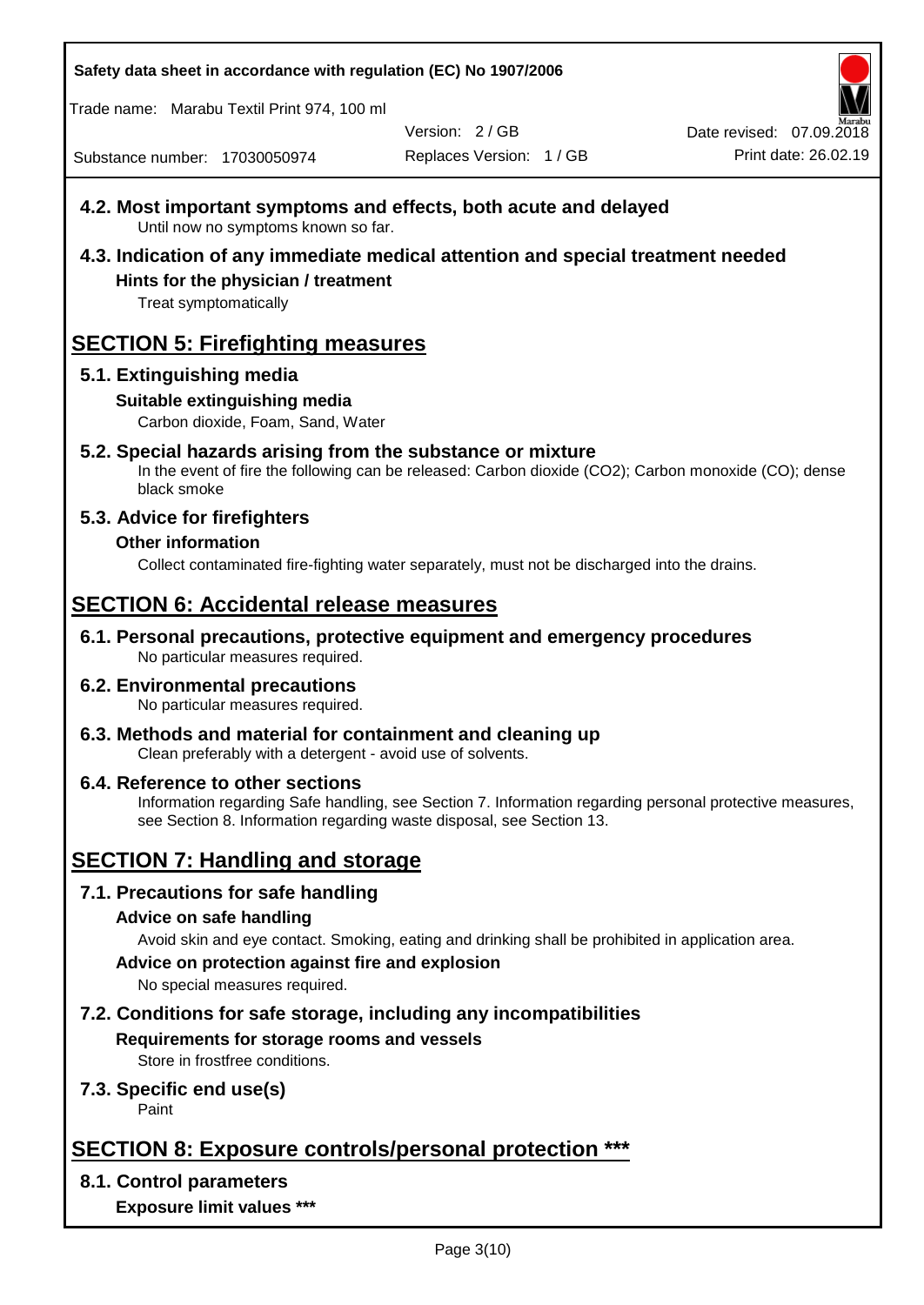| Safety data sheet in accordance with regulation (EC) No 1907/2006 |               |           |                                |    |                   |                          |
|-------------------------------------------------------------------|---------------|-----------|--------------------------------|----|-------------------|--------------------------|
| Trade name: Marabu Textil Print 974, 100 ml                       |               |           |                                |    |                   |                          |
|                                                                   |               |           | Version: 2/GB                  |    |                   | Date revised: 07.09.2018 |
| Substance number: 17030050974                                     |               |           | Replaces Version: 1 / GB       |    |                   | Print date: 26.02.19     |
| 2,2'-Oxybisethanol                                                |               |           |                                |    |                   |                          |
| List                                                              | <b>EH40</b>   |           |                                |    |                   |                          |
| <b>Type</b>                                                       | <b>WEL</b>    |           |                                |    |                   |                          |
| Value                                                             | 101           |           | mg/m <sup>3</sup>              | 23 | ppm(V)            |                          |
| <b>Status: 2011</b>                                               |               |           |                                |    |                   |                          |
| Normal and branched chain alkanes, >=C7                           |               |           |                                |    |                   |                          |
| List                                                              | EH40          |           |                                |    |                   |                          |
| Value                                                             | 1200          |           | mg/m <sup>3</sup>              |    |                   |                          |
| Cycloalkanes, >=C7                                                |               |           |                                |    |                   |                          |
| List                                                              | <b>EH40</b>   |           |                                |    |                   |                          |
| Value                                                             | 800           |           | mg/m <sup>3</sup>              |    |                   |                          |
| <b>Other information</b>                                          |               |           |                                |    |                   |                          |
| There are not known any further control parameters.               |               |           |                                |    |                   |                          |
| <b>Derived No/Minimal Effect Levels (DNEL/DMEL)</b>               |               |           |                                |    |                   |                          |
| 2,2'-Oxybisethanol                                                |               |           |                                |    |                   |                          |
| Type of value                                                     |               |           | Derived No Effect Level (DNEL) |    |                   |                          |
| Reference group                                                   | Worker        |           |                                |    |                   |                          |
| Duration of exposure                                              | Long term     |           |                                |    |                   |                          |
| Route of exposure                                                 | inhalative    |           |                                |    |                   |                          |
| Mode of action                                                    | Local effects |           |                                |    |                   |                          |
| Concentration                                                     |               | 60        |                                |    | mg/m <sup>3</sup> |                          |
| Type of value                                                     |               |           | Derived No Effect Level (DNEL) |    |                   |                          |
| Reference group                                                   | Worker        |           |                                |    |                   |                          |
| Duration of exposure                                              | Long term     |           |                                |    |                   |                          |
| Route of exposure                                                 | dermal        |           |                                |    |                   |                          |
| Mode of action                                                    |               |           | Systemic effects               |    |                   |                          |
| Concentration                                                     |               |           | 106                            |    | mg/kg/d           |                          |
| Type of value                                                     |               |           | Derived No Effect Level (DNEL) |    |                   |                          |
| Reference group                                                   |               | Consumer  |                                |    |                   |                          |
| Duration of exposure                                              | Long term     |           |                                |    |                   |                          |
| Route of exposure                                                 | inhalative    |           |                                |    |                   |                          |
| Mode of action                                                    | Local effects |           |                                |    |                   |                          |
| Concentration                                                     |               |           | 12                             |    | mg/m <sup>3</sup> |                          |
|                                                                   |               |           |                                |    |                   |                          |
| Type of value<br>Reference group                                  | Consumer      |           | Derived No Effect Level (DNEL) |    |                   |                          |
| Duration of exposure                                              | Long term     |           |                                |    |                   |                          |
| Route of exposure                                                 | dermal        |           |                                |    |                   |                          |
| Mode of action                                                    |               |           | Systemic effects               |    |                   |                          |
| Concentration                                                     |               |           | 53                             |    | mg/kg/d           |                          |
|                                                                   |               |           |                                |    |                   |                          |
| <b>Predicted No Effect Concentration (PNEC)</b>                   |               |           |                                |    |                   |                          |
| 2,2'-Oxybisethanol                                                |               |           |                                |    |                   |                          |
| Type of value                                                     | <b>PNEC</b>   |           |                                |    |                   |                          |
| <b>Type</b>                                                       | Freshwater    |           |                                |    |                   |                          |
| Concentration                                                     |               |           | 10                             |    | mg/l              |                          |
| Type of value                                                     | <b>PNEC</b>   |           |                                |    |                   |                          |
| <b>Type</b>                                                       |               | Saltwater |                                |    |                   |                          |
| Concentration                                                     |               | 1         |                                |    | mg/l              |                          |
|                                                                   |               |           |                                |    |                   |                          |
| Type of value                                                     | <b>PNEC</b>   |           |                                |    |                   |                          |
| <b>Type</b>                                                       |               |           | Water (intermittent release)   |    |                   |                          |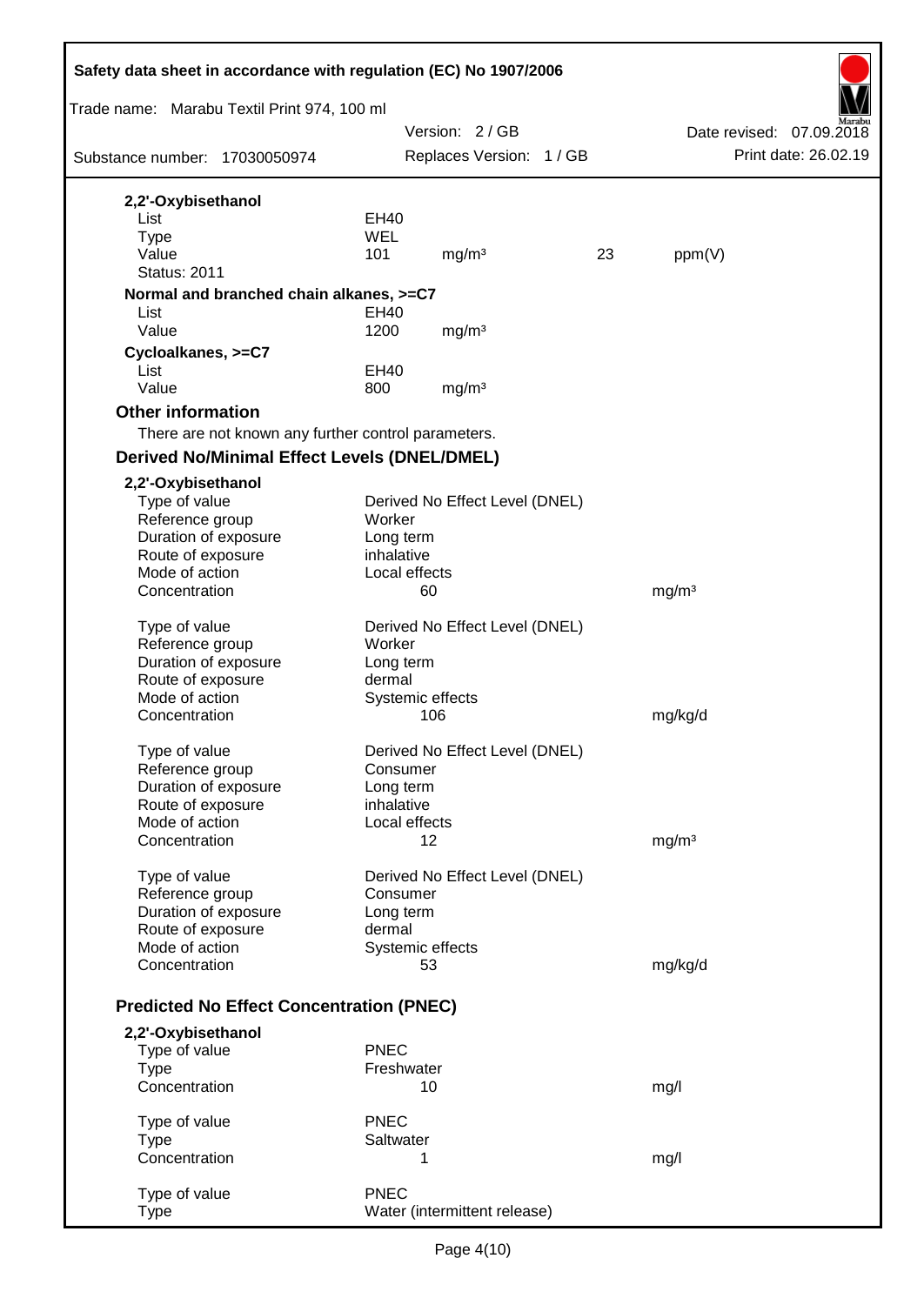| Safety data sheet in accordance with regulation (EC) No 1907/2006                                                                         |                                                                    |   |                          |
|-------------------------------------------------------------------------------------------------------------------------------------------|--------------------------------------------------------------------|---|--------------------------|
| Trade name: Marabu Textil Print 974, 100 ml                                                                                               |                                                                    |   |                          |
|                                                                                                                                           | Version: 2/GB                                                      |   | Date revised: 07.09.2018 |
| Substance number: 17030050974                                                                                                             | Replaces Version: 1 / GB                                           |   | Print date: 26.02.19     |
| Concentration                                                                                                                             | 10                                                                 |   | mg/l                     |
| Type of value<br><b>Type</b><br>Concentration                                                                                             | PNEC<br>Sewage treatment plant (STP)<br>199,5                      |   | mg/l                     |
| Type of value<br><b>Type</b><br>Concentration                                                                                             | <b>PNEC</b><br>Freshwater sediment<br>20,9                         |   | mg/kg                    |
| Type of value<br><b>Type</b><br>Concentration                                                                                             | <b>PNEC</b><br>Marine sediment<br>2,09                             |   | mg/kg                    |
| Type of value<br><b>Type</b><br>Concentration                                                                                             | <b>PNEC</b><br>Soil<br>1,53                                        |   | mg/kg                    |
| 8.2. Exposure controls<br><b>Exposure controls</b><br>Provide adequate ventilation.<br><b>SECTION 9: Physical and chemical properties</b> |                                                                    |   |                          |
| 9.1. Information on basic physical and chemical properties                                                                                |                                                                    |   |                          |
| Form<br><b>Colour</b><br>Odour                                                                                                            | liquid<br>coloured<br>odourless                                    |   |                          |
| <b>Odour threshold</b>                                                                                                                    |                                                                    |   |                          |
| Remarks                                                                                                                                   | No data available                                                  |   |                          |
| pH value                                                                                                                                  |                                                                    |   |                          |
| Value<br>Temperature<br>Method                                                                                                            | $\overline{7}$<br>to<br>$\rm ^{\circ}C$<br>20<br><b>WTW PH 340</b> | 9 |                          |
| <b>Melting point</b><br>Remarks                                                                                                           | not determined                                                     |   |                          |
| <b>Freezing point</b><br>Remarks                                                                                                          | not determined                                                     |   |                          |
| Initial boiling point and boiling range                                                                                                   |                                                                    |   |                          |
| Value<br>Pressure<br>Source                                                                                                               | 100<br>appr.<br>1.013<br>hPa<br>Literature value                   |   | $^{\circ}C$              |
| <b>Flash point</b><br>Remarks                                                                                                             | Not applicable                                                     |   |                          |
| Evaporation rate (ether $= 1$ ) :<br>Remarks                                                                                              | not determined                                                     |   |                          |
| Flammability (solid, gas)<br>Not applicable                                                                                               |                                                                    |   |                          |
| Upper/lower flammability or explosive limits                                                                                              |                                                                    |   |                          |
| Remarks                                                                                                                                   | not determined                                                     |   |                          |
| Vapour pressure                                                                                                                           |                                                                    |   |                          |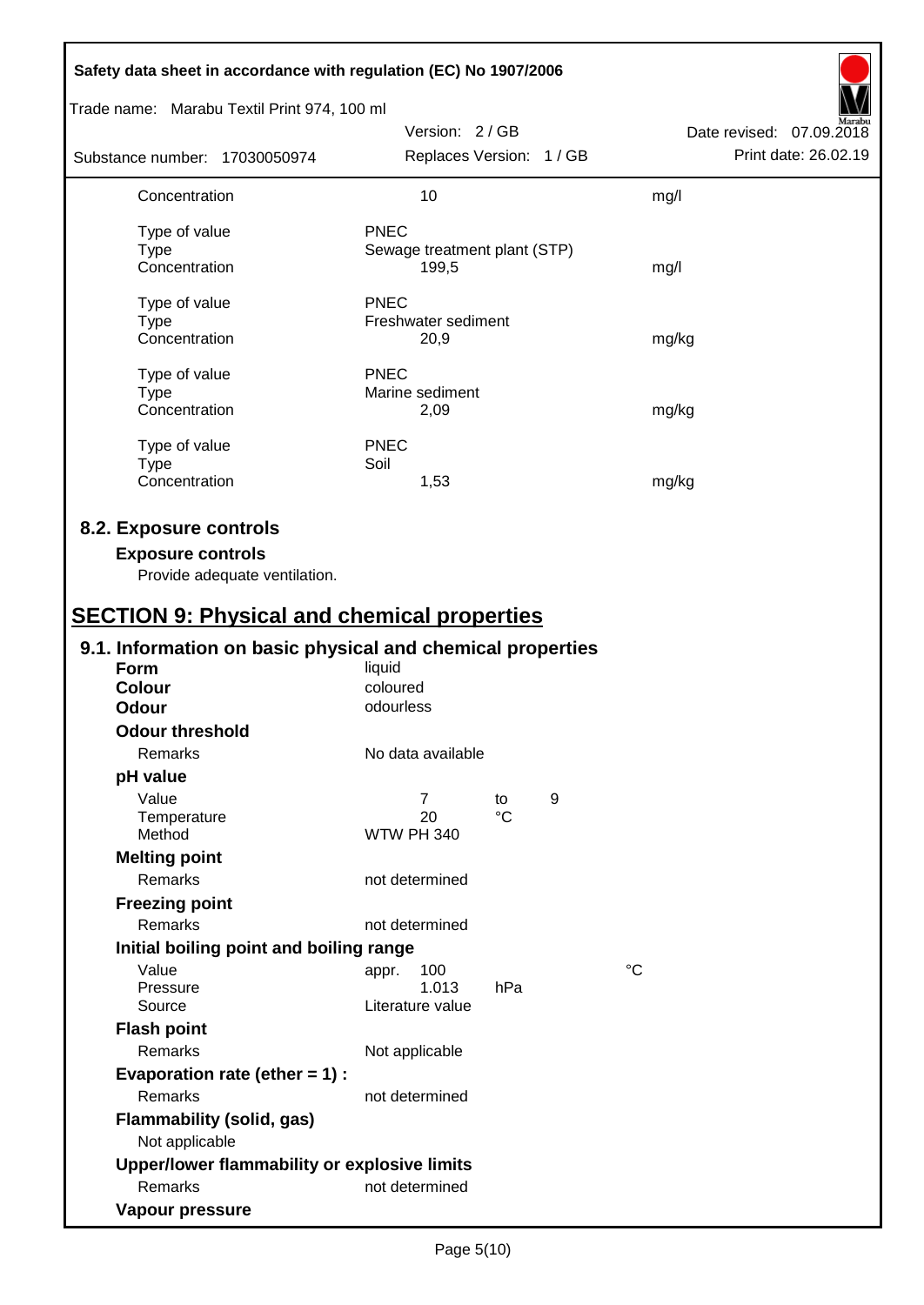| Safety data sheet in accordance with regulation (EC) No 1907/2006                     |                   |                                       |             |       |                   |                                                                   |                      |
|---------------------------------------------------------------------------------------|-------------------|---------------------------------------|-------------|-------|-------------------|-------------------------------------------------------------------|----------------------|
| Trade name: Marabu Textil Print 974, 100 ml                                           |                   | Version: 2/GB                         |             |       |                   | Date revised: 07.09.2018                                          |                      |
| Substance number: 17030050974                                                         |                   | Replaces Version: 1 / GB              |             |       |                   |                                                                   | Print date: 26.02.19 |
| Value                                                                                 | appr.             | 23                                    |             |       | hPa               |                                                                   |                      |
| Temperature<br>Method                                                                 |                   | 20<br>Value taken from the literature | $^{\circ}C$ |       |                   |                                                                   |                      |
| <b>Vapour density</b>                                                                 |                   |                                       |             |       |                   |                                                                   |                      |
| Remarks                                                                               |                   | not determined                        |             |       |                   |                                                                   |                      |
| <b>Density</b>                                                                        |                   |                                       |             |       |                   |                                                                   |                      |
| Value                                                                                 |                   | 1,23                                  |             |       | g/cm <sup>3</sup> |                                                                   |                      |
| Temperature<br>Method                                                                 |                   | 20<br><b>DIN EN ISO 2811</b>          | °C          |       |                   |                                                                   |                      |
| Solubility in water                                                                   |                   |                                       |             |       |                   |                                                                   |                      |
| Remarks                                                                               | miscible          |                                       |             |       |                   |                                                                   |                      |
| Ignition temperature                                                                  |                   |                                       |             |       |                   |                                                                   |                      |
| Remarks                                                                               |                   | not determined                        |             |       |                   |                                                                   |                      |
| <b>Viscosity</b>                                                                      |                   |                                       |             |       |                   |                                                                   |                      |
| dynamic                                                                               |                   |                                       |             |       |                   |                                                                   |                      |
| Value<br>Temperature                                                                  |                   | 10000<br>20                           | to<br>°C    | 25000 | mPa.s             |                                                                   |                      |
| Method                                                                                | <b>Brookfield</b> |                                       |             |       |                   |                                                                   |                      |
| <b>Other information</b><br>None known<br><b>SECTION 10: Stability and reactivity</b> |                   |                                       |             |       |                   |                                                                   |                      |
| 10.1. Reactivity<br>None                                                              |                   |                                       |             |       |                   |                                                                   |                      |
| 10.2. Chemical stability<br>No hazardous reactions known.                             |                   |                                       |             |       |                   |                                                                   |                      |
| 10.3. Possibility of hazardous reactions<br>No hazardous reactions known.             |                   |                                       |             |       |                   |                                                                   |                      |
| 10.4. Conditions to avoid<br>No hazardous reactions known.                            |                   |                                       |             |       |                   |                                                                   |                      |
| 10.5. Incompatible materials<br>None                                                  |                   |                                       |             |       |                   |                                                                   |                      |
| 10.6. Hazardous decomposition products<br>No hazardous decomposition products known.  |                   |                                       |             |       |                   |                                                                   |                      |
| <b>SECTION 11: Toxicological information</b>                                          |                   |                                       |             |       |                   |                                                                   |                      |
| 11.1. Information on toxicological effects                                            |                   |                                       |             |       |                   |                                                                   |                      |
| <b>Acute dermal toxicity</b>                                                          |                   |                                       |             |       |                   |                                                                   |                      |
| Remarks                                                                               |                   |                                       |             |       |                   | Based on available data, the classification criteria are not met. |                      |
| <b>Acute inhalational toxicity</b>                                                    |                   |                                       |             |       |                   |                                                                   |                      |
| Remarks                                                                               |                   |                                       |             |       |                   | Based on available data, the classification criteria are not met. |                      |
| <b>Skin corrosion/irritation</b><br>Remarks                                           |                   |                                       |             |       |                   |                                                                   |                      |
| Serious eye damage/irritation                                                         |                   |                                       |             |       |                   | Based on available data, the classification criteria are not met. |                      |
|                                                                                       |                   |                                       |             |       |                   |                                                                   |                      |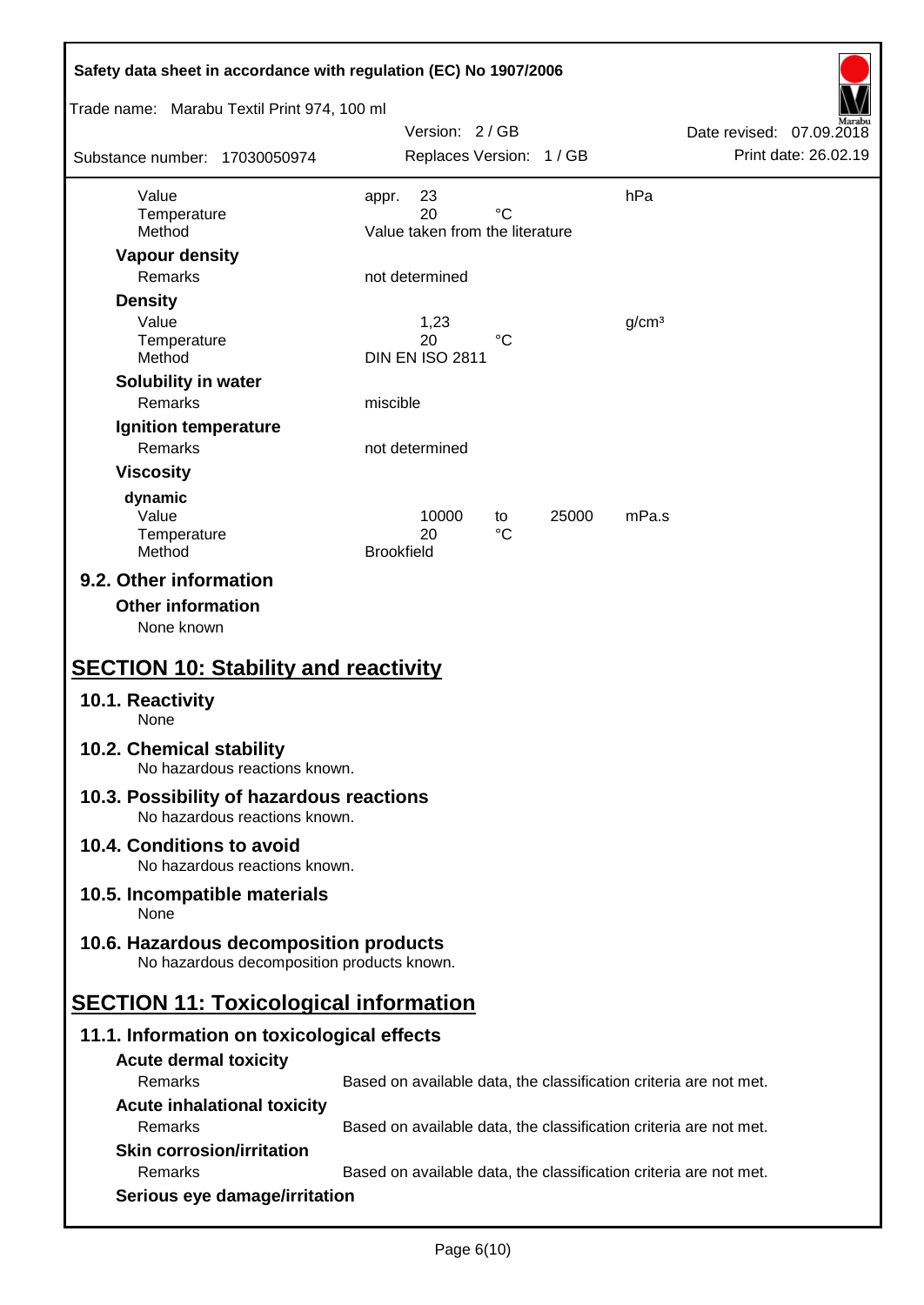|  |  | Safety data sheet in accordance with regulation (EC) No 1907/2006 |
|--|--|-------------------------------------------------------------------|
|  |  |                                                                   |

Trade name: Marabu Textil Print 974, 100 ml

| Substance number: 17030050974       |                                              | Version: 2/GB<br>Replaces Version: 1 / GB |                                                                   | Date revised: 07.09.2018 | Marabu<br>Print date: 26.02.19 |
|-------------------------------------|----------------------------------------------|-------------------------------------------|-------------------------------------------------------------------|--------------------------|--------------------------------|
| <b>Remarks</b>                      |                                              |                                           | Based on available data, the classification criteria are not met. |                          |                                |
| <b>Sensitization</b>                |                                              |                                           |                                                                   |                          |                                |
| <b>Remarks</b>                      |                                              |                                           | Based on available data, the classification criteria are not met. |                          |                                |
| <b>Mutagenicity</b>                 |                                              |                                           |                                                                   |                          |                                |
| <b>Remarks</b>                      |                                              |                                           | Based on available data, the classification criteria are not met. |                          |                                |
| <b>Reproductive toxicity</b>        |                                              |                                           |                                                                   |                          |                                |
| <b>Remarks</b>                      |                                              |                                           | Based on available data, the classification criteria are not met. |                          |                                |
| Carcinogenicity                     |                                              |                                           |                                                                   |                          |                                |
| <b>Remarks</b>                      |                                              |                                           | Based on available data, the classification criteria are not met. |                          |                                |
|                                     | <b>Specific Target Organ Toxicity (STOT)</b> |                                           |                                                                   |                          |                                |
| Single exposure<br><b>Remarks</b>   |                                              |                                           | Based on available data, the classification criteria are not met. |                          |                                |
| <b>Repeated exposure</b><br>Remarks |                                              |                                           | Based on available data, the classification criteria are not met. |                          |                                |

#### **Aspiration hazard**

Based on available data, the classification criteria are not met.

#### **Experience in practice**

Provided all the recommended protective and safety precautions are taken, experience shows that no risk to health can be expected.

#### **Other information**

There are no data available on the mixture itself.

The mixture has been assessed following the additivity method of the GHS/CLP Regulation (EC) No 1272/2008.

## **SECTION 12: Ecological information**

## **12.1. Toxicity**

#### **General information**

There are no data available on the mixture itself.Do not allow to enter drains or water courses.The mixture has been assessed following the summation method of the CLP Regulation (EC) No 1272/2008 and is not classified as dangerous for the environment, but contains substance(s) dangerous for the environment. See section 3 for further details.

## **12.2. Persistence and degradability**

#### **General information**

There are no data available on the mixture itself.

#### **12.3. Bioaccumulative potential**

#### **General information**

There are no data available on the mixture itself.

#### **12.4. Mobility in soil**

#### **General information**

There are no data available on the mixture itself.

# **12.5. Results of PBT and vPvB assessment**

## **General information**

There are no data available on the mixture itself.

#### **12.6. Other adverse effects**

#### **General information**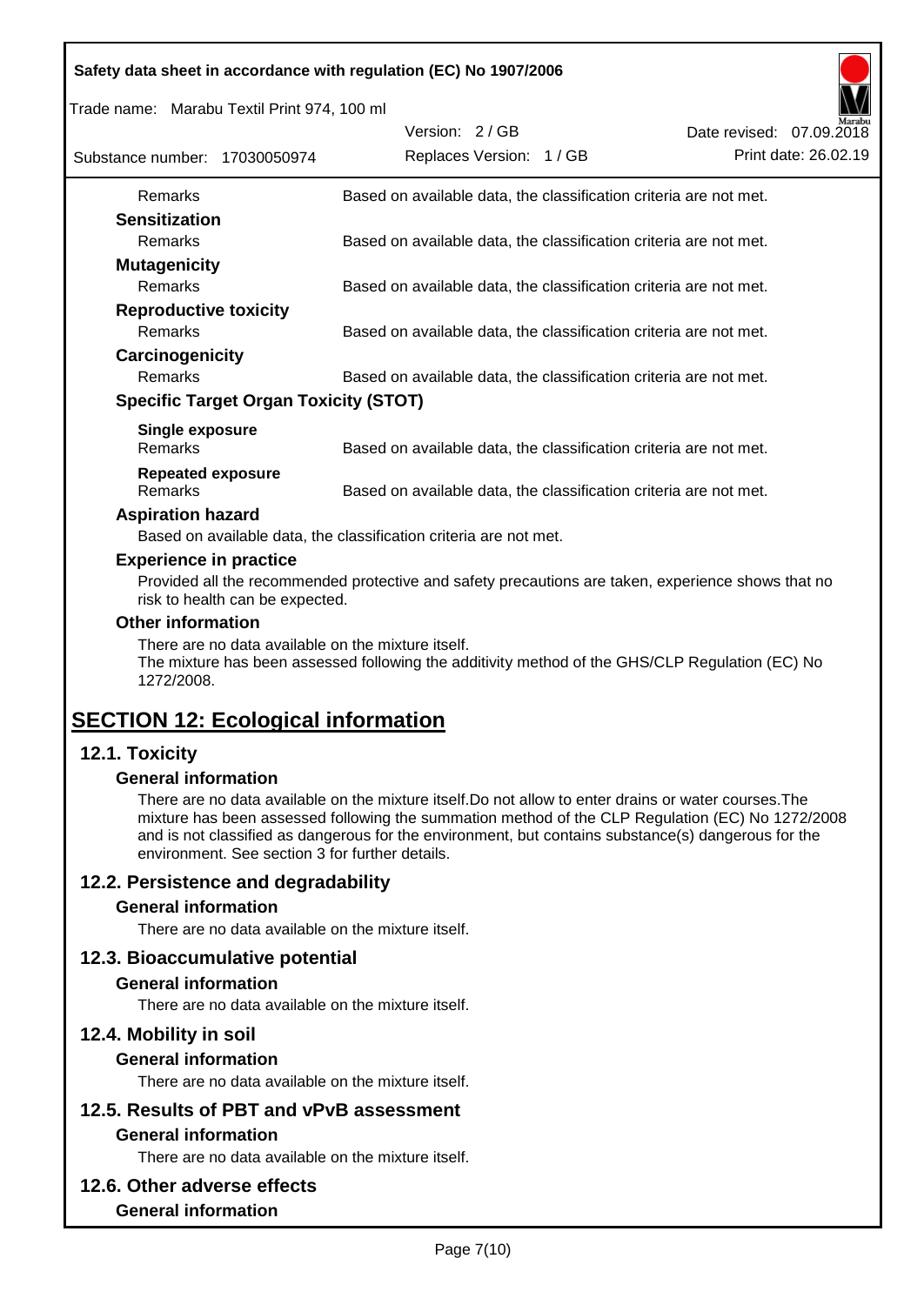#### **Safety data sheet in accordance with regulation (EC) No 1907/2006**

Trade name: Marabu Textil Print 974, 100 ml

Version: 2 / GB

Substance number: 17030050974

Replaces Version: 1 / GB Print date: 26.02.19 Date revised: 07.09.2018

There are no data available on the mixture itself.

## **SECTION 13: Disposal considerations**

### **13.1. Waste treatment methods**

#### **Disposal recommendations for the product**

The product can be placed with other household refuse. Small residues in containers can be washed-out with water and put into the drainage system.

#### **Disposal recommendations for packaging**

Packaging that cannot be cleaned should be disposed off as product waste. Completely emptied packagings can be given for recycling.

## **SECTION 14: Transport information**

#### **Land transport ADR/RID**

Non-dangerous goods

- **14.1. UN number**
	- UN -
- **14.2. UN proper shipping name**

| 14.3. Transport hazard class(es) |   |
|----------------------------------|---|
| Class                            |   |
| Label                            |   |
| 14.4. Packing group              |   |
| Packing group                    |   |
| <b>Transport category</b>        | 0 |
| 14.5. Environmental hazards      |   |

#### **Marine transport IMDG/GGVSee**

The product does not constitute a hazardous substance in sea transport.

- **14.1. UN number**
	- UN -

-

- **14.2. UN proper shipping name**
- **14.3. Transport hazard class(es) Class** 
	- Subsidiary risk
- **14.4. Packing group**
	- Packing group
- **14.5. Environmental hazards**

no

#### **Air transport ICAO/IATA**

The product does not constitute a hazardous substance in air transport.

- **14.1. UN number**
- UN -

-

- **14.2. UN proper shipping name**
- **14.3. Transport hazard class(es)** Class Subsidiary risk **14.4. Packing group** Packing group **14.5. Environmental hazards**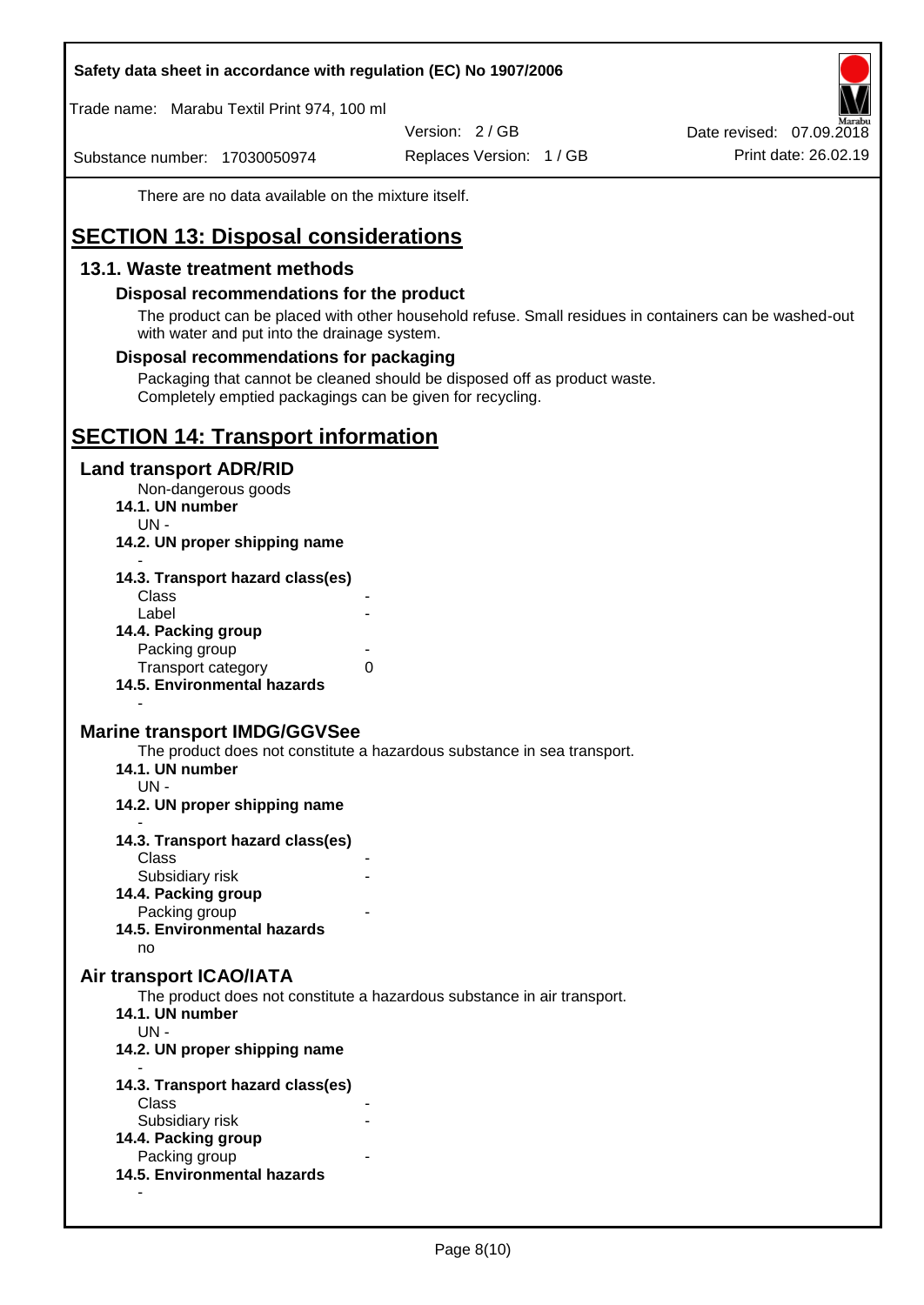| Safety data sheet in accordance with regulation (EC) No 1907/2006 |  |
|-------------------------------------------------------------------|--|
|-------------------------------------------------------------------|--|

Trade name: Marabu Textil Print 974, 100 ml

Version: 2 / GB

Replaces Version: 1 / GB Print date: 26.02.19 Date revised: 07.09.2018

Substance number: 17030050974

## **Information for all modes of transport**

**14.6. Special precautions for user**

Transport within the user's premises:

Always transport in closed containers that are upright and secure.

Ensure that persons transporting the product know what to do in the event of an accident or spillage.

#### **Other information**

**14.7. Transport in bulk according to Annex II of Marpol and the IBC Code** no

## **SECTION 15: Regulatory information \*\*\***

#### **15.1. Safety, health and environmental regulations/legislation specific for the substance or mixture**

**VOC \*\*\***

| VOC (EU) | 9.2 | $\%$  |    |
|----------|-----|-------|----|
| VOC (EU) |     | 113,1 | g/ |
|          |     |       |    |

#### **Other information**

The product does not contain substances of very high concern (SVHC).

#### **Other information**

All components are contained in the AICS inventory.

All components are contained in the PICCS inventory.

All components are contained in the DSL inventory.

All components are contained in the IECSC inventory.

All components are contained in the ECL inventory.

All components are contained in the TSCA inventory or exempted.

#### **15.2. Chemical safety assessment**

For this preparation a chemical safety assessment has not been carried out.

## **SECTION 16: Other information**

#### **Hazard statements listed in Chapter 3**

| H301                                      | Toxic if swallowed.                                                |
|-------------------------------------------|--------------------------------------------------------------------|
| H302                                      | Harmful if swallowed.                                              |
| H312                                      | Harmful in contact with skin.                                      |
| H315                                      | Causes skin irritation.                                            |
| H318                                      | Causes serious eye damage.                                         |
| H331                                      | Toxic if inhaled.                                                  |
| H335                                      | May cause respiratory irritation.                                  |
| H373                                      | May cause damage to organs through prolonged or repeated exposure: |
| H400                                      | Very toxic to aquatic life.                                        |
| H410                                      | Very toxic to aquatic life with long lasting effects.              |
| H412                                      | Harmful to aquatic life with long lasting effects.                 |
| <b>CLP categories listed in Chapter 3</b> |                                                                    |
| Acute Tox, 3                              | Acute toxicity, Category 3                                         |
| Acute Tox, 4                              | Acute toxicity, Category 4                                         |
| Aquatic Acute 1                           | Hazardous to the aquatic environment, acute, Category 1            |
| <b>Aquatic Chronic 1</b>                  | Hazardous to the aquatic environment, chronic, Category 1          |
| Aquatic Chronic 3                         | Hazardous to the aquatic environment, chronic, Category 3          |
| Eye Dam. 1                                | Serious eye damage, Category 1                                     |
| Skin Irrit. 2                             | Skin irritation, Category 2                                        |
| STOT RE 2                                 | Specific target organ toxicity - repeated exposure, Category 2     |
| STOT SE3                                  | Specific target organ toxicity - single exposure, Category 3       |